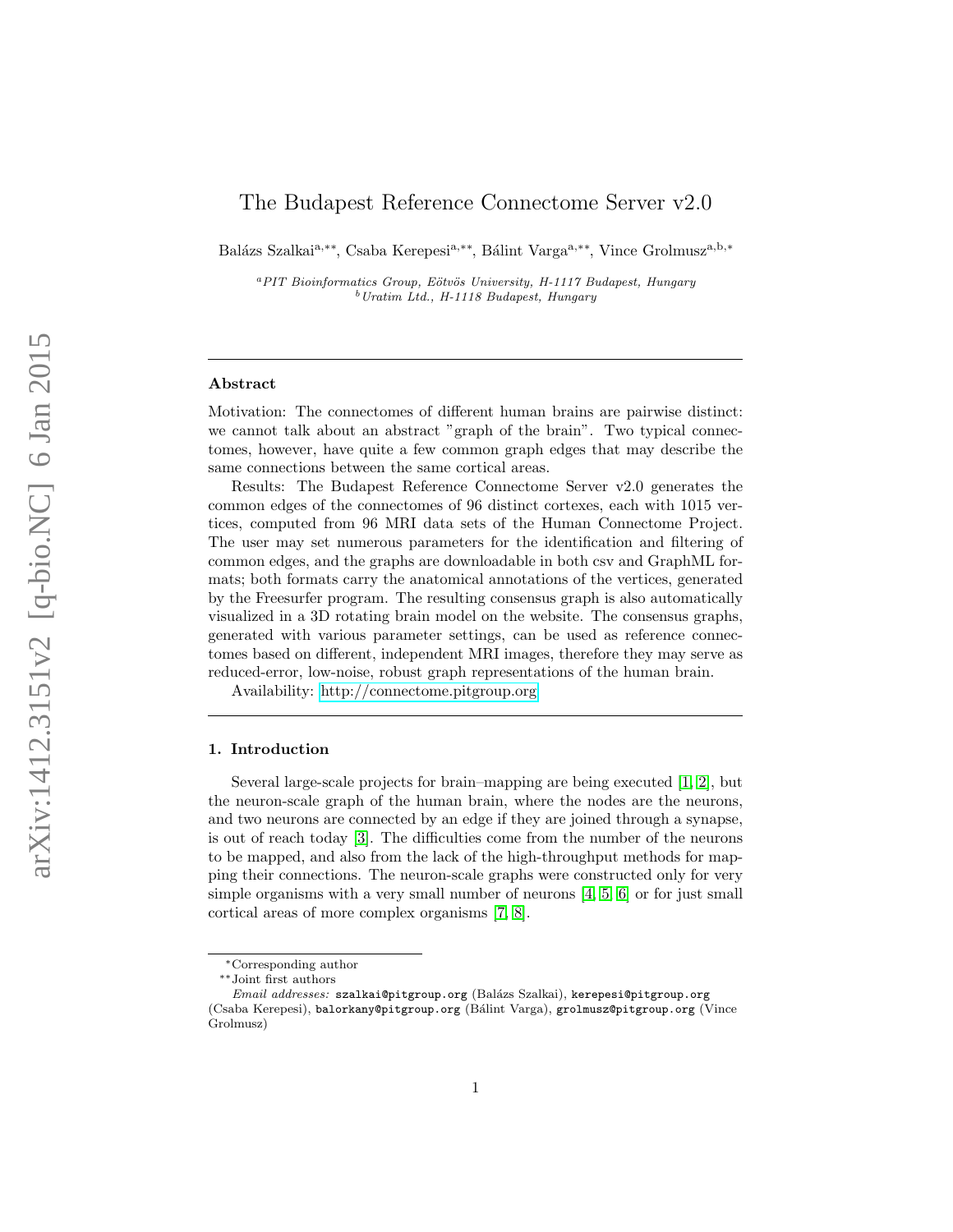| Label                   | Description                                                     |
|-------------------------|-----------------------------------------------------------------|
| id_node1                | the numerical ID of the first vertex of the edge                |
| id_node2                | the numerical ID of the second vertex of the edge               |
| name_node1              | the anatomical name of node 1                                   |
| name_node2              | the anatomical name of node 2                                   |
| parent_id_node1         | the ID of the parent region of node 1 on the 83-region atlas    |
| parent_id_node2         | the ID of the parent region of node 2 on the 83-region atlas    |
| parent_name_node1       | the name of the parent region of node 1 on the 83-region atlas  |
| parent_name_node2       | the name of the parent region of node 2 on the 83-region atlas  |
| minimum_edge_confidence | the number of the graphs in which the edge is contained         |
| median                  | the median of the weights of the same edge in different graphs  |
| average                 | the average of the weights of the same edge in different graphs |

Table 1: The column labels of the result file in csv format. The 83-region atlas refers to the atlas of the FreeSurfer tool.

The application of magnetic resonance imaging (MRI) offers numerous methods for mapping physical and functional connections between subdivided anatomical areas of the brain (called "Regions of Interests", ROIs), each consisting of millions of neurons. The vertices are the ROIs, and two ROIs are connected by an edge if connections are detected between them by an MRIbased method. This method can either be diffusion MRI imaging, depicting the Brownian motion of water molecules in axons, consequently, mapping the axons between different cortical areas; or functional MRI (fMRI) imaging, depicting brain areas of elevated blood flow while the subject rests or performs different mental tasks.

In this note we present a web-server, which, starting from the diffusion MRI data published as a result of the Human Connectome Project [\[2\]](#page-4-1), compiles differently parametrized reference graphs from the common edges of the graphs describing 96 different 1015-vertex graphs of 96 human subjects. Additionally, a default, single graph, the Budapest Reference Connectome v2.0 is also presented in two downloadable formats.

The resulting graphs may be used for identifying more robust, more errorfree connections between the cortical areas, represented by ROIs: for example, in the default reference graph (i.e., the Budapest Reference Connectome v2.0), if an edge is present then it is present in at least 14 different source graphs. In general, one may set the "Minimum edge confidence" to value  $k$  anywhere between  $k = 1$  (where an edge is included if it is present in at least one source graph) through  $k = 96$  (where an edge is present in the reference graph if it can be found in all the 96 source graphs).

Therefore, the resulting graphs contain common, consensus edges (i.e., Fig. 1) originated from multiple graphs with user-specified parameters, computed from the diffusion MRI data of different subjects.

Version 2.0 of the Budapest Reference Connectome Server is described here in detail. Choosing Version 1.0 is also possible on the website: Version 1.0 applies the source data from the classical article of [\[9\]](#page-5-6) describing six connectomes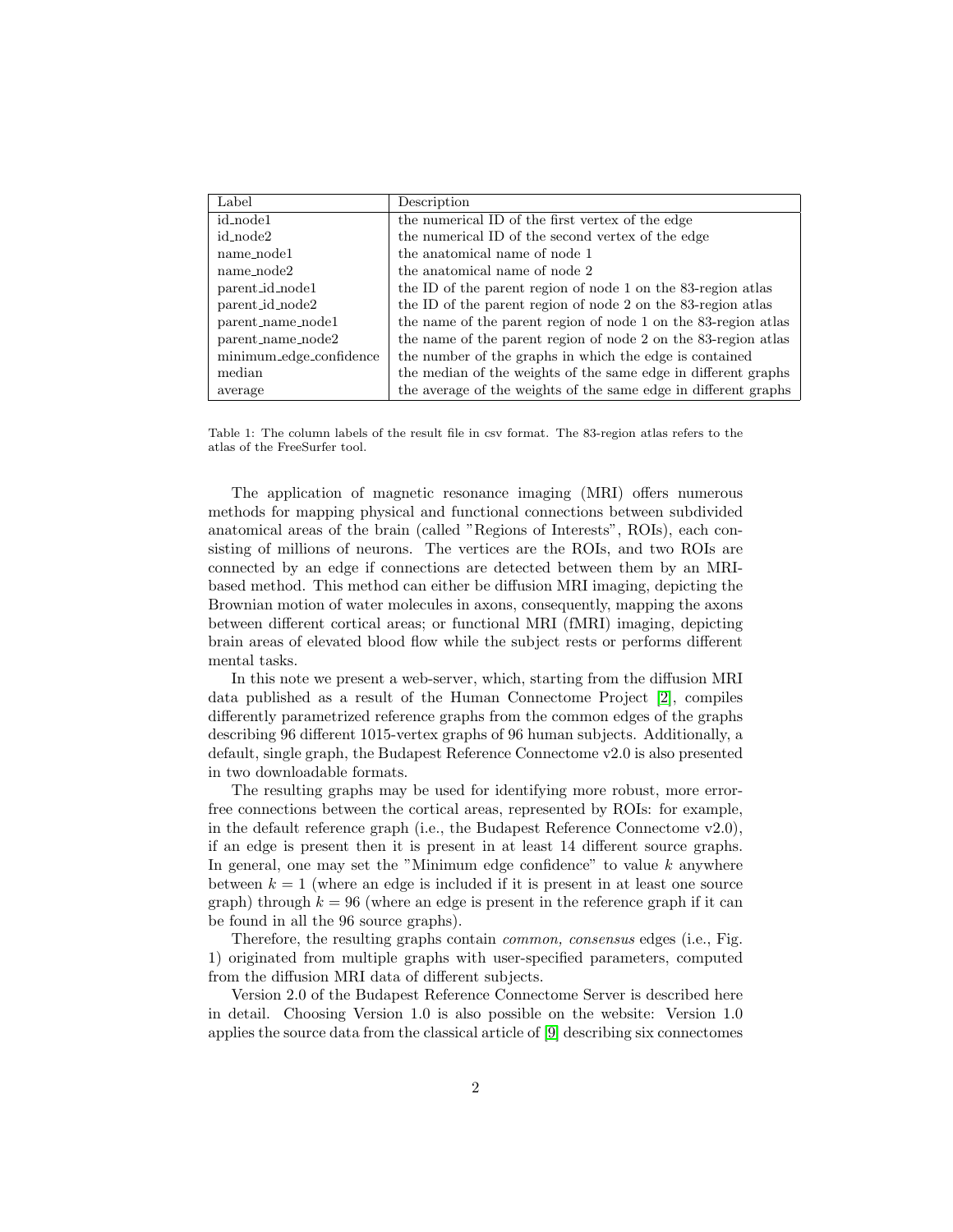

Figure 1: The black edges of graphs A and B are common edges; they form graph C, the consensus graph.

of five subjects, each with 998 vertices. Version 1.0 of the webserver computes the consensus edges, with some parameter options, from those six graphs only.

By filtering edges with very few occurrences or those with small weights, one may get a connectome with more reliable edges and weights than in the case of any single dataset in the input. Therefore, we may get robust edges and weights in the consensus graphs generated by the server.

## 2. Results and Discussion

The webserver is available at [http://connectome.pitgroup.org.](http://connectome.pitgroup.org) The default, canonical "Budapest Reference Connectome v2.0" can be downloaded by simply hitting the "Download graph" button without changing the default options. This default graph has 1015 vertices, 8507 edges.

The following options can be set after choosing the "Show options" button:

- (i) Version 1.0 or Version 2.0. The default choice is 2.0, using the graphs of 96 subjects, computed from the Human Connectome Project [\[2\]](#page-4-1). The user may alternatively choose Version 1.0, that applies only six graphs computed and described by the classical article of [\[9\]](#page-5-6).
- (ii) Minimum edge confidence: The graph to be constructed will contain all the edges that are present in at least  $k$  graphs, between the very same vertices in each graph. The valid choices for  $k = 1, \ldots, 96$ . The last choice means that each source graph needs to contain the edge in order to be presented in the resulting consensus graph.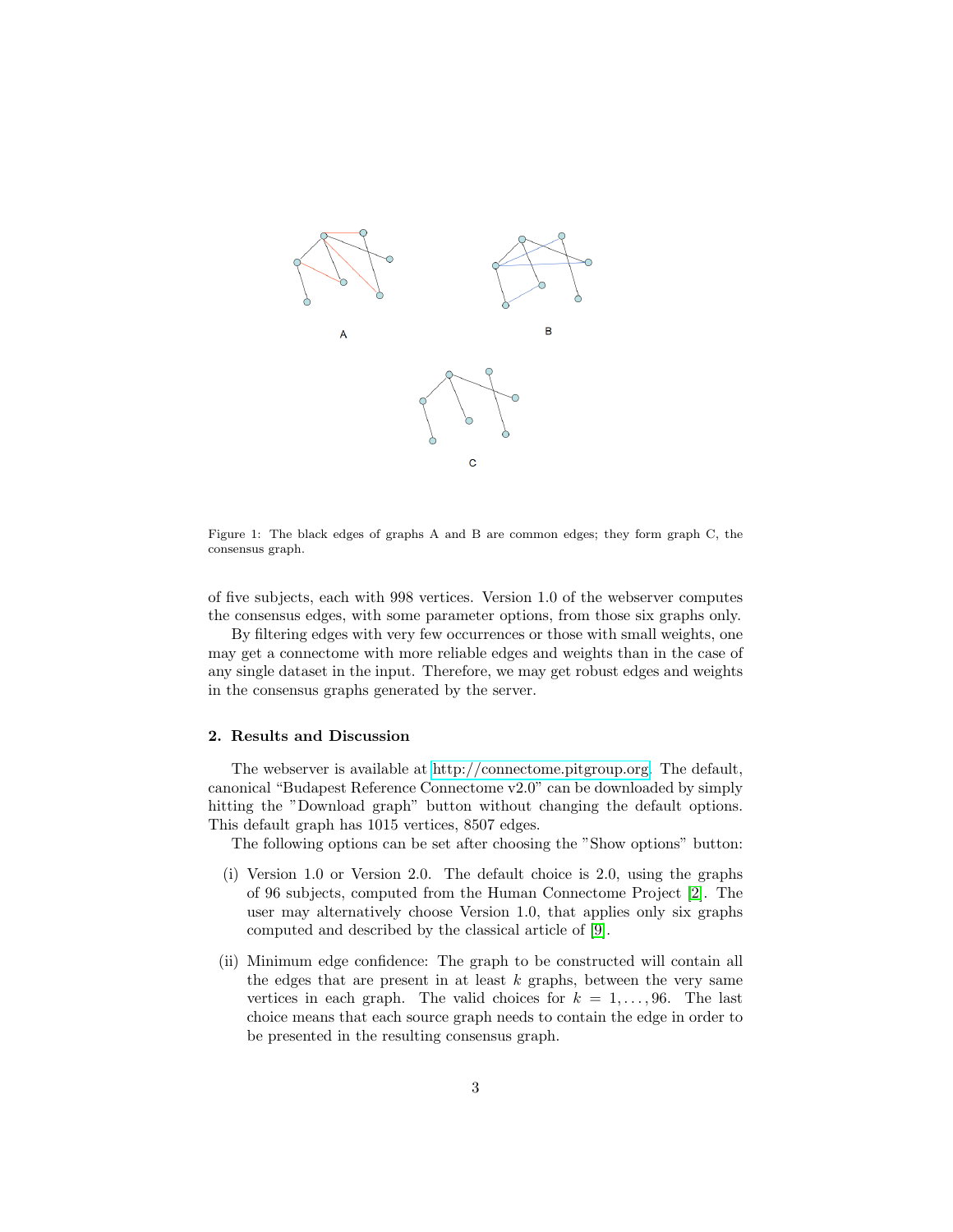For each edge  $\{u, v\}$ , the weight of that edge is a fraction  $n/L$ , where n is the number of fibers connecting  $u$  and  $v$ , and  $L$  is the average length of the fibers.

- (iii) Minimum edge weight: One may set a slider to a value of minimum weight required. The returned graph will contain edges whose mean or median weights are larger than or equal to this value. The mode of computation (mean or median) can be set by the next option.
- (iv) Weight calculation mode: There are two choices: Median or Mean. Choice "Median" means that from the list of weights appearing as the weights of the same edge in different graphs, we use the "central" element, that is, first we sort the weights, and next the element is chosen that separates the upper half of the weights from the lower half of the weights. "Mean" means the arithmetic average of the weights. The default choice is the median, since the median is more robust than the mean: typically extreme large or small strengths have less impact to the median than to the mean.

The resulting graph can be downloaded in CSV or GraphML formats, or can readily be visualized on the webpage. The downloaded file-names inherit the parameter-settings as follows: e.g., the Budapest Reference Connectome Version 2.0 is given as the file "budapest connectome 2.0 14 0 median.csv", that is, the csv file contains the graph generated by Version 2.0 of the server, with a minimum confidence of 14 (i.e., each edge of the graph is contained in at least 14 input graphs), and the minimum edge weight is 0 and the weights of the edges of the reference graph are computed as the median of the weights of the corresponding edges of the input graphs.

The format of the CSV file is demonstrated on Table 1.

The number of the common edges in at least n graphs  $(n=1,2,...,96)$  are given on Figure 2.

## 3. Methods

The main server, denoted as "v2.0", was created as follows:

The dataset is a subset of Human Connectome Project 500 Subjects Release [\(http://www.humanconnectome.org/documentation/S500/\)](http://www.humanconnectome.org/documentation/S500/), containing MRI images of healthy adult males and females between the ages of 22 and 35. The data was downloaded in October, 2014.

Partitioning, tractography, and graph construction were done by the Connectome Mapper Toolkit [\(http://cmtk.org\)](http://cmtk.org).

Partitioning of the grey matter was done by the Lausanne2008 method [\[9\]](#page-5-6) into 1015 ROIs of surface area of about 1.5 mm<sup>2</sup> .

For tractography, the deterministic streamline method was applied.

The graphs were constructed as follows: Two ROIs were connected by an edge if there exists at least one fiber, determined by the tractography step, that connects these two ROIs. The number and the length of the fibers are taken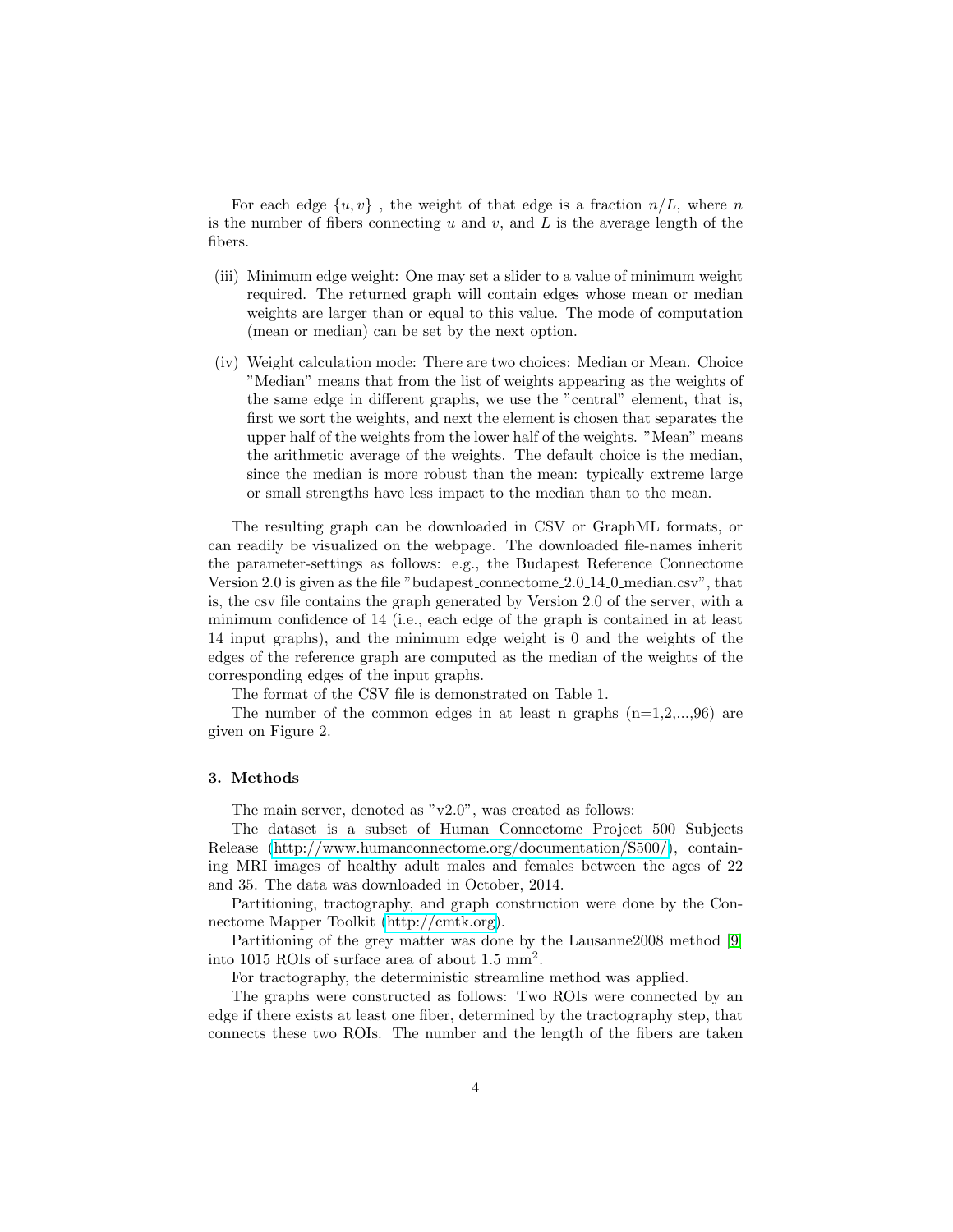

Figure 2: The plot of the number of common edges.

care of by computing the weights of the edges: For each edge  $\{u, v\}$ , the weight of that edge is a fraction  $n/L$ , where n is the number of fibers connecting u and  $v$ , and  $L$  is the average length of the fibers.

After 96 graphs were computed, each with 1015 vertices, we identified the common edges, their confidence, and weights, computed according to their median and mean. The large, pre-computed tables were integrated into the webserver.

Version 1.0 of the webserver applies the six graphs that were described in [\[9\]](#page-5-6). The definition of weight (called strength) and its computation, and also the parcellation of the cortex used are described in [\[9\]](#page-5-6). The six connectomes were downloaded from [http://www.cmtk.org/datasets/homo](http://www.cmtk.org/datasets/homo_sapiens_01.cff)\_sapiens\_01.cff in September, 2014.

The visualization component applies a modified version of the WebGL Brain Viewer [\[10\]](#page-5-7).

## 4. Acknowledgments

The authors declare no conflicts of interest.

## References

- <span id="page-4-0"></span>[1] Heidi Johansen-Berg. Human connectomics - what will the future demand? Neuroimage, 80:541–544, Oct 2013. doi: 10.1016/j.neuroimage.2013.05.082. URL <http://dx.doi.org/10.1016/j.neuroimage.2013.05.082>.
- <span id="page-4-1"></span>[2] Jennifer A. McNab, Brian L. Edlow, Thomas Witzel, Susie Y. Huang, Himanshu Bhat, Keith Heberlein, Thorsten Feiweier, Kecheng Liu, Boris